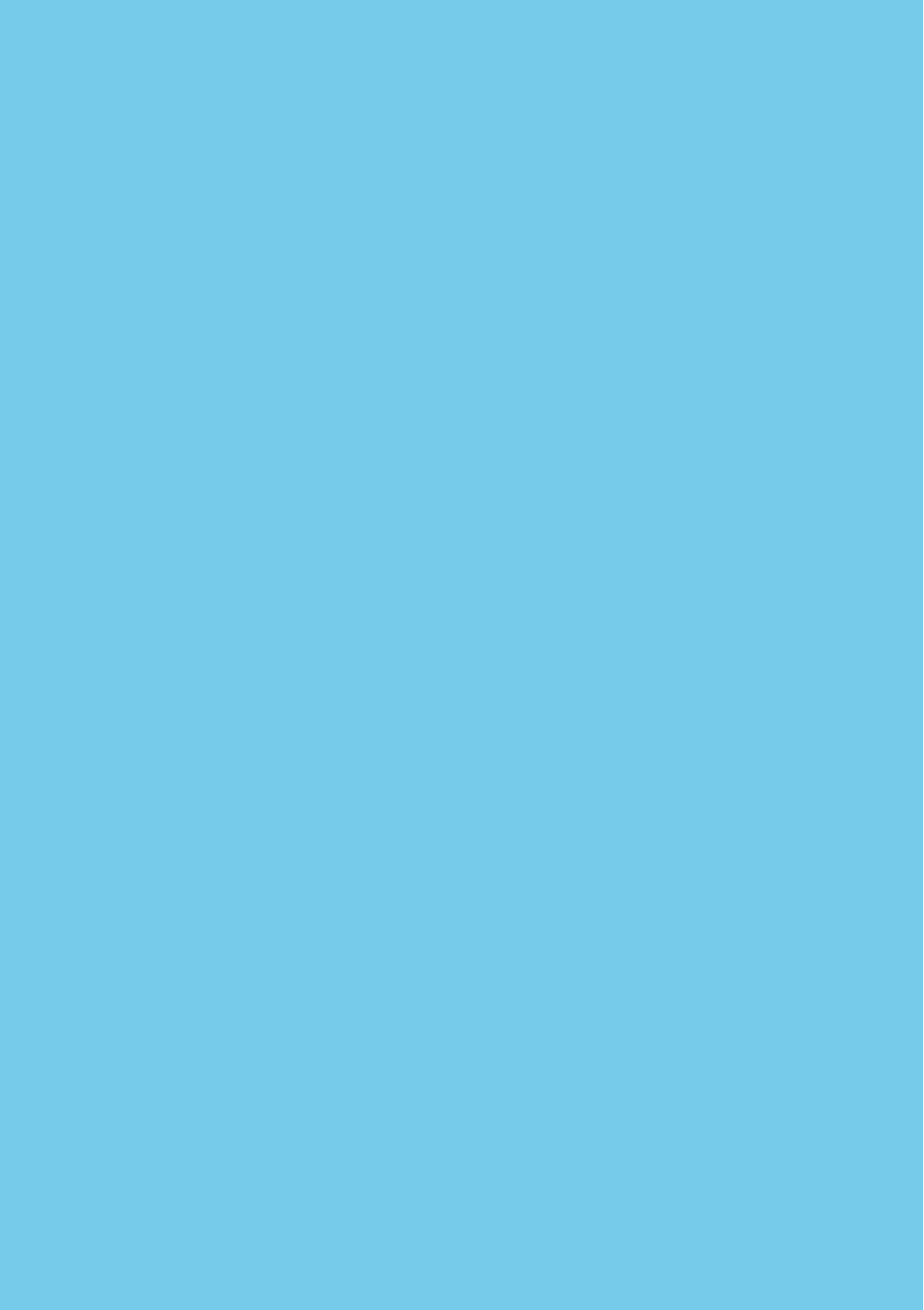

### **What is the EU Settlement Scheme?**

**The EU Settlement Scheme** allows you and your family members to get the immigration status you will need to continue to live, work and study in the UK. This status means you can continue to be eligible for:

- public services, such as healthcare and schools
- public funds and pensions
- British citizenship, if you meet the requirements and want to apply.



i.

# **Who is eligible?**

**The EU Settlement Scheme** applies to EEA and Swiss citizens:

| Austria                   |
|---------------------------|
| Belgium                   |
| <b>Bulgaria</b>           |
| Croatia                   |
| <b>Republic of Cyprus</b> |
| <b>Czech Republic</b>     |
| Denmark                   |
| Estonia                   |
| Finland                   |
| France                    |
| Germany                   |

- Greece **Hungary** Iceland Ireland2 Italy Latvia Liechtenstein Lithuania Luxembourg Malta **Netherlands**
- Norway Poland Portugal Romania Slovakia Slovenia Spain Sweden **Switzerland**

If you have a UK **permanent residence document** you will still need to apply to the EU Settlement Scheme. You do not need to apply if you have **indefinite leave to remain or enter**, but you can if you want to. Visit **[GOV.UK](https://www.gov.uk/settled-status-eu-citizens-families/what-settled-and-presettled-status-means)** to find out more about your rights in relation to the EU Settlement Scheme.

- 1 EU citizens used throughout refers to EEA and Swiss nationals, who are all eligible to apply to the EU Settlement Scheme.
- 2 Irish citizens do not need to apply, though they are able to do so if they want to. Non-Irish, non-British family members of Irish citizens will need to apply to the EU Settlement Scheme if they want to stay in the UK after 31 December 2020.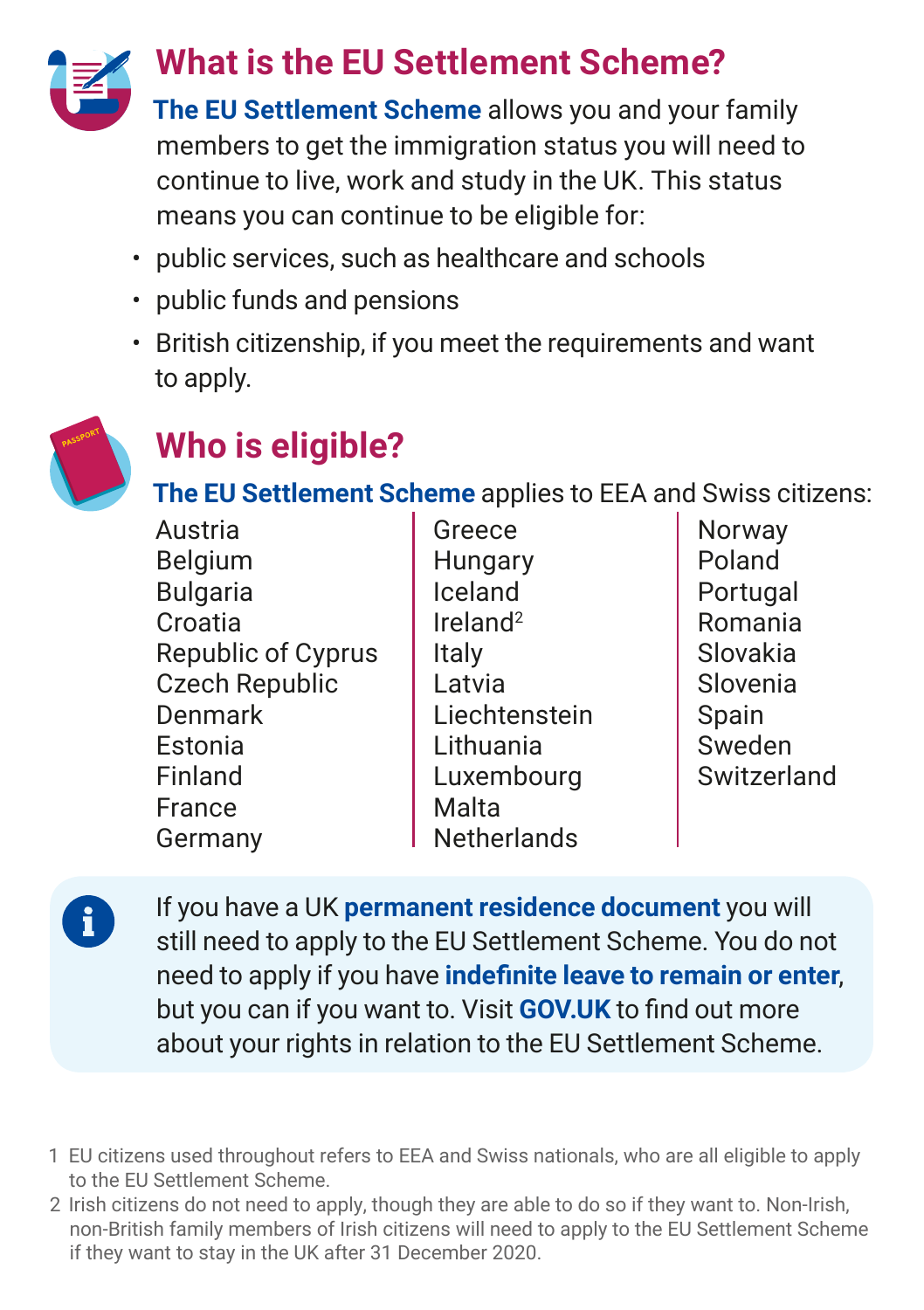

#### **Family members of eligible EU citizens**

Non-EU family members living in the UK by **31 December 2020**<sup>3</sup> are eligible to apply to the EU Settlement Scheme. Close family members who are not living in the UK by **31 December 2020**<sup>4</sup> will be able to join their EU family member in the UK at **any point in the future**5, as long as the relationship still exists.

Close family members include spouses, civil partners, unmarried partners and dependent children, grandchildren, parents and grandparents. Family members do not need to be from the EU, they can come from anywhere in the world (known as non-EU family member).



 $\mathbf{i}$ 

# **How to apply?**

You need to complete a **short online application form** using a computer, tablet or mobile phone. The application will ask for basic information like your name, address, contact details and nationality. Your application saves automatically, so if you want to, you can start and then complete it at another time. It is **free to apply** to the EU Settlement Scheme.

 $\mathbf i$ 

Application guidance can be found on **[GOV.UK](https://www.gov.uk/settled-status-eu-citizens-families/applying-for-settled-status)**. Once you have read the guidance, start your application at **[gov.uk/apply-eu-settled-status](http://www.gov.uk/apply-eu-settled-status)**.

- 3 Or the date the UK leaves the EU, in the event of a no deal.
- 4 Or the date the UK leaves the EU, in the event of a no deal.
- 5 Or until 29 March 2022, in the event of a no deal.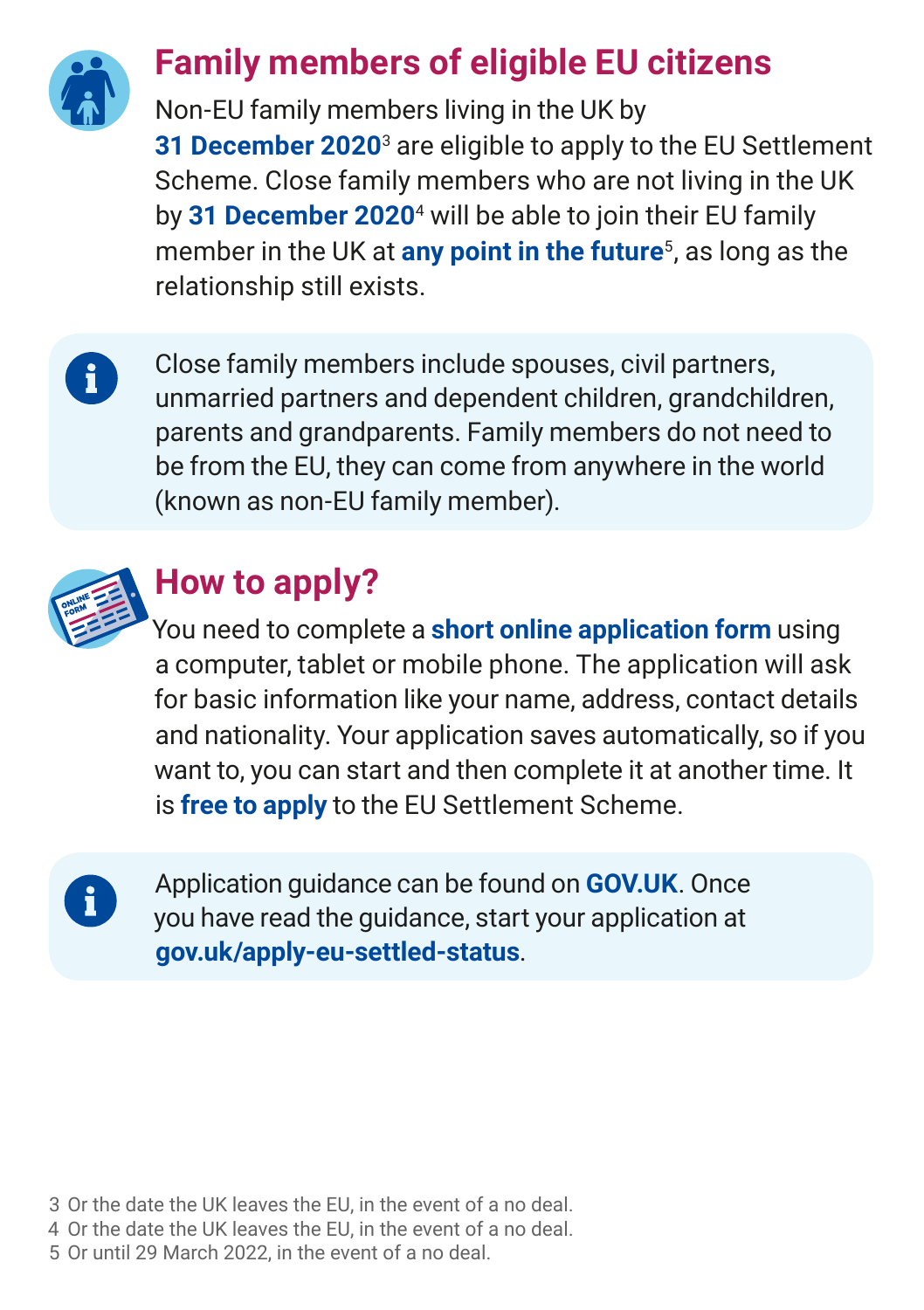

# **Proof of identity**

Verify **your identity** and nationality using your passport, national identity card, or biometric residence card (if you are a non-EU citizen). You can either scan your identity document using an Android device, send in your identity document by post or visit a location providing access to the ID document scanning service. A list of locations can be found at **[gov.uk/](http://gov.uk/eu-id-scanner-locations) [eu-id-scanner-locations](http://gov.uk/eu-id-scanner-locations)**. You will also have to upload a digital photo of yourself.



# **Proof of residence**

Prove **your residence** in the UK by providing your National Insurance number, if you have one. In some cases, you may need to provide additional documentation. You can upload these to your application.



# **Criminality check**

Complete the **criminality check** by declaring any criminal convictions. Only serious or persistent criminality will affect your application.

i.

Successful applicants will get **digital proof** of their status through an online service. In most cases your new immigration status will be granted within a couple of weeks. You can track the progress of your application online. Once you receive your status, details will be provided on how to access it on **[GOV.UK](http://gov.uk/eu-settled-status)**. You will not get a physical document unless you are from outside the EU and do not already have a biometric residence card.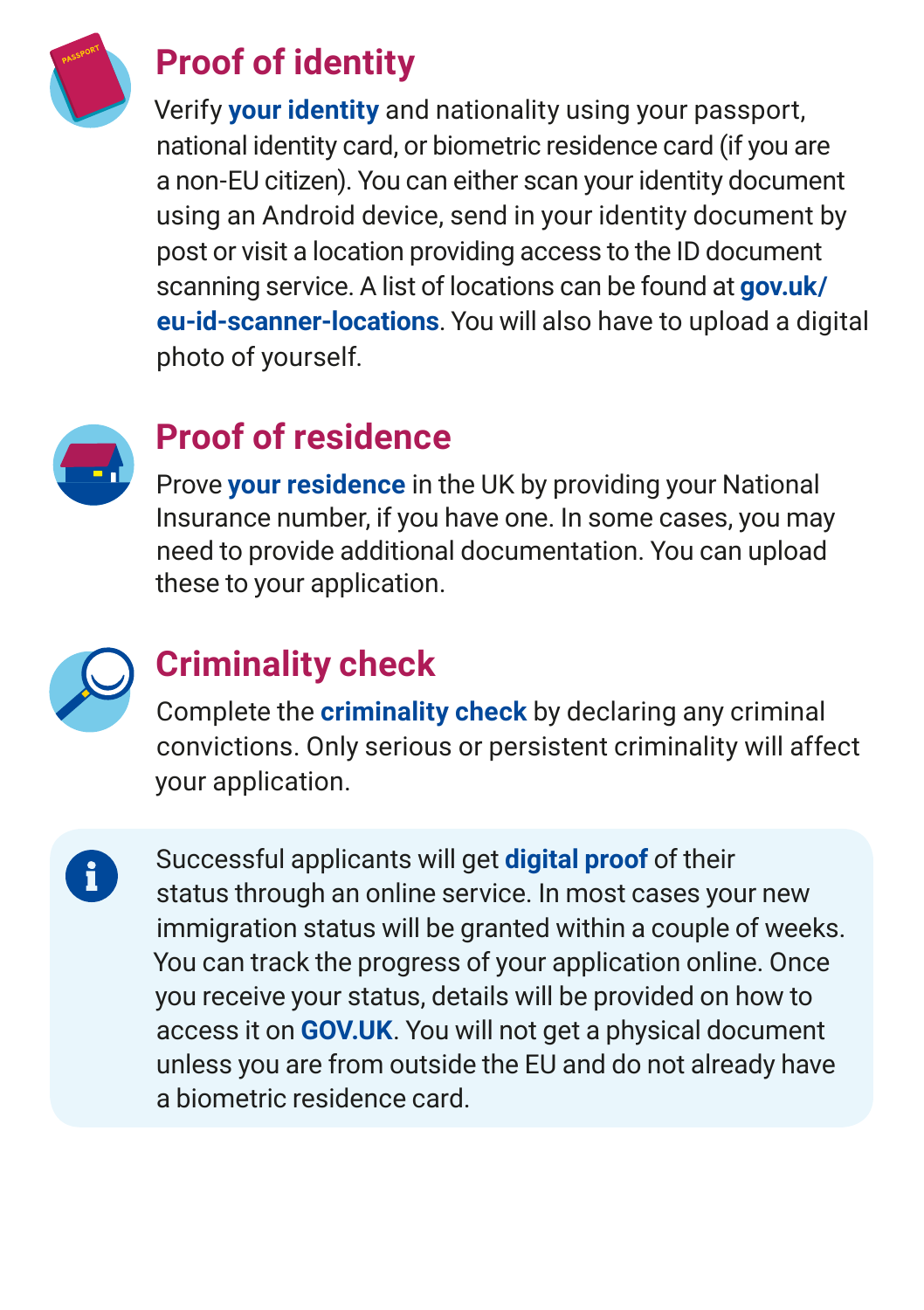#### **Pre-settled status**

If you receive **pre-settled status**, also known as limited leave to remain or enter, this means you can stay in the UK for a period of five years. This will allow you to remain in the UK until you are eligible for settled status, generally once you have lived continuously in the UK for five years.

#### **Settled status**

If you receive **settled status**, also known as indefinite leave to remain or enter, this means there is no time limit on how long you can stay in the UK. You can go on to apply for British citizenship if you meet the requirements and want to apply.



#### **When can I apply?**

The EU Settlement Scheme is open and you have until **30 June 2021**<sup>6</sup> to apply. Your rights will remain unchanged until then, provided that you were resident in the UK by **31 December 2020**<sup>7</sup> .

6 Or 31 December 2020, in the event of a no deal.

7 Or the date the UK leaves the EU, in the event of a no deal.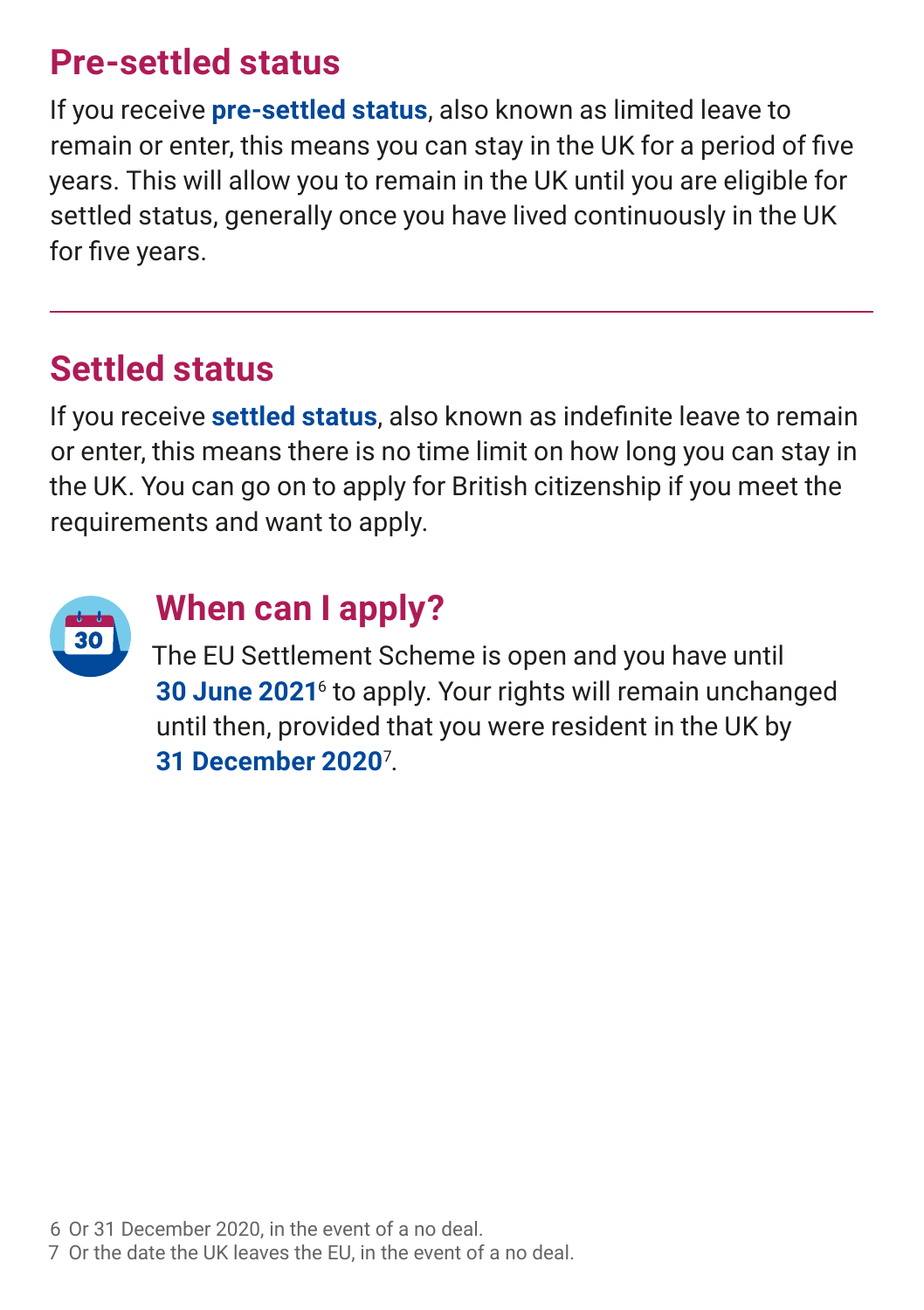

- access the application guidance
- start your application
- find out about next steps and citizenship



### **Support**

If you have individual questions about your application, you can contact the EU Settlement Scheme Resolution Centre by calling **0300 123 7379** or +44 (0) 20 3080 0010 from outside the UK. Find out about call charges on [gov.uk/call-charges](http://www.gov.uk/call-charges).

You can also ask a question using the online submission form **[eu-settled-status-enquiries.service.gov.uk](https://eu-settled-status-enquiries.service.gov.uk/start)**.



For more information on the EU Settlement Scheme, including the support available, visit **[gov.uk/eu-settled-status](http://www.gov.uk/eu-settled-status)**.